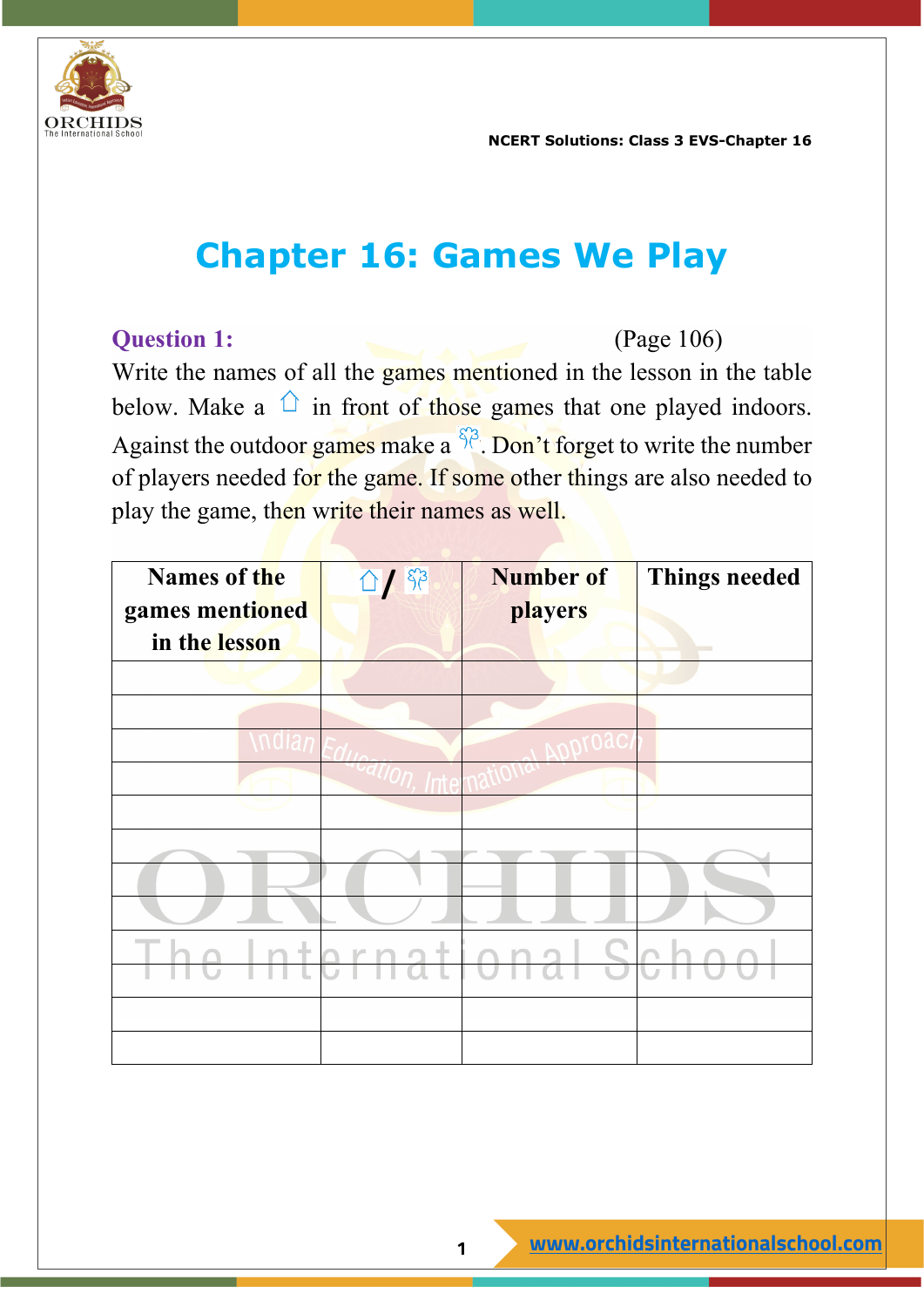

#### **Answer:**

| <b>Names of the</b>               | <b>Number of</b>  | <b>Things needed</b>    |
|-----------------------------------|-------------------|-------------------------|
| games mentioned<br>in the lesson  | <b>Players</b>    |                         |
|                                   | More than two     |                         |
|                                   |                   | Chalk and <i>thippi</i> |
| Hop-Scotch<br>$(s \text{tappoo})$ |                   |                         |
|                                   | More than two     | Nothing                 |
| Langdi-Taang                      |                   |                         |
|                                   | Three or more     | Good places to hide     |
| Hide and seek                     |                   |                         |
|                                   | More than two,    | Seven small pieces      |
| Seven tiles                       | ideally five to   | of tiles, medium-       |
|                                   | seven             | sized ball              |
|                                   | Ideally, seven to | Nothing                 |
| Kabaddi                           | eight players per |                         |
|                                   | team              |                         |
|                                   | More than two     | Marbles                 |
| Marbles                           |                   |                         |
|                                   | Two               | Whistle                 |
| Wrestling                         |                   |                         |
|                                   | Two               | Chessboard and its      |
| Chess                             |                   | pieces                  |
|                                   | Minimum one       | Kites, glue, thread,    |
| Kite-flying                       |                   | extra paper to make     |
|                                   |                   | the tail                |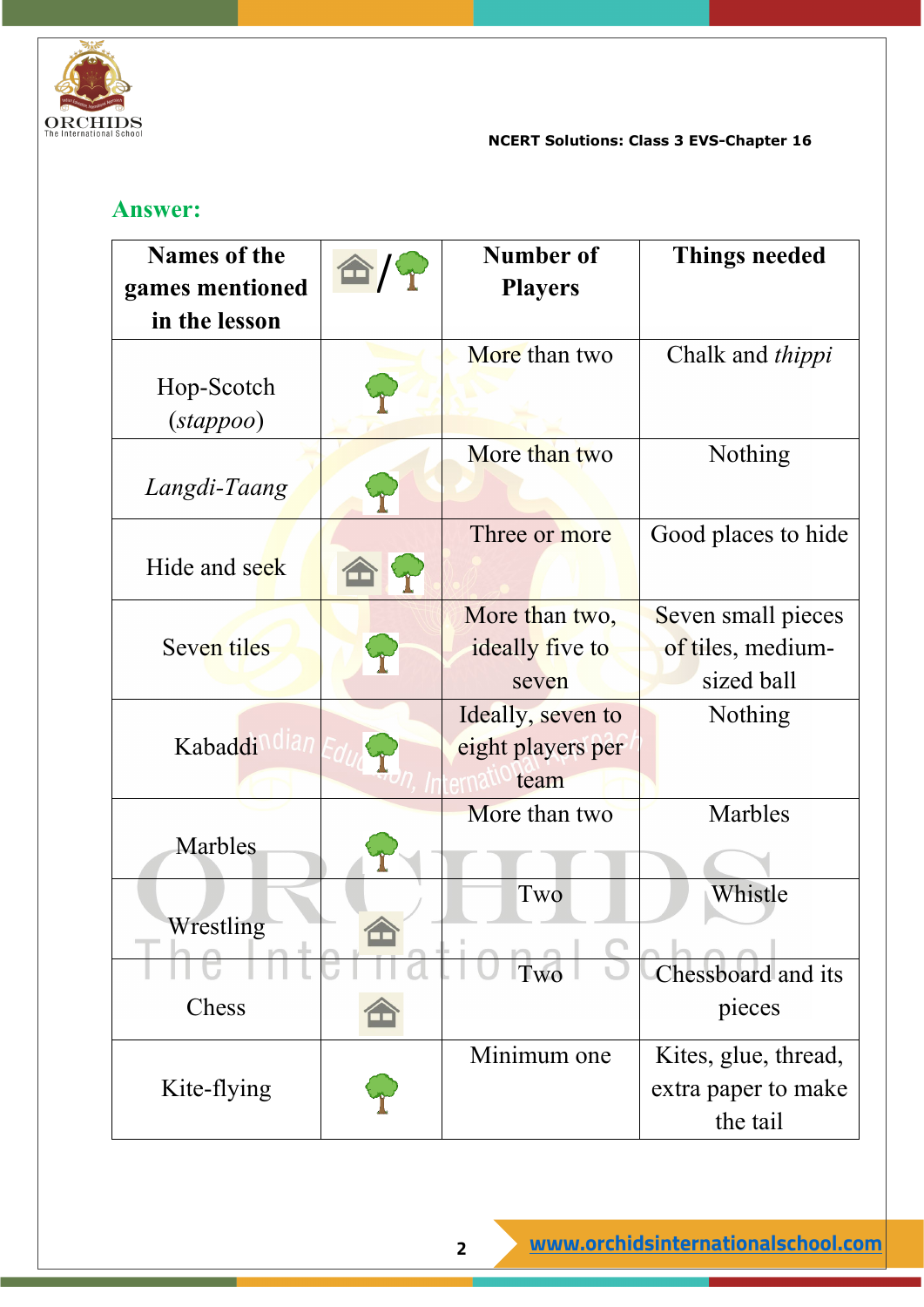

|             |              | <b>NCERT Solutions: Class 3 EVS-Chapter 16</b> |
|-------------|--------------|------------------------------------------------|
|             | Two or more  | Wooden gilli and                               |
| Gilli-danda |              | danda,                                         |
|             | Four or more | Toys, miniature sets                           |
| House-House |              | of houses, kitchen,                            |
|             |              | etc.                                           |
|             | Two or four  | Carrom board and                               |
| Carrom      |              | its pieces                                     |
|             |              |                                                |

#### **Question 2:** (Page 107)

Do you play any game similar to hop-scotch? What do you call it? Draw the figure that you make to play the game in the space below. **Answer:**

Yes, friends and I play a game called Four Square. One of my friends learnt it from his brother. This game is played on a four-box grid. The boxes are then numbered one through four. Four or more players can play. We have to bounce a ball from box to box, with each player taking turns trying not to hit any marked line or go outside the box. If someone does that, they get eliminated.



*[Students should mention their experience based on the above lines.]*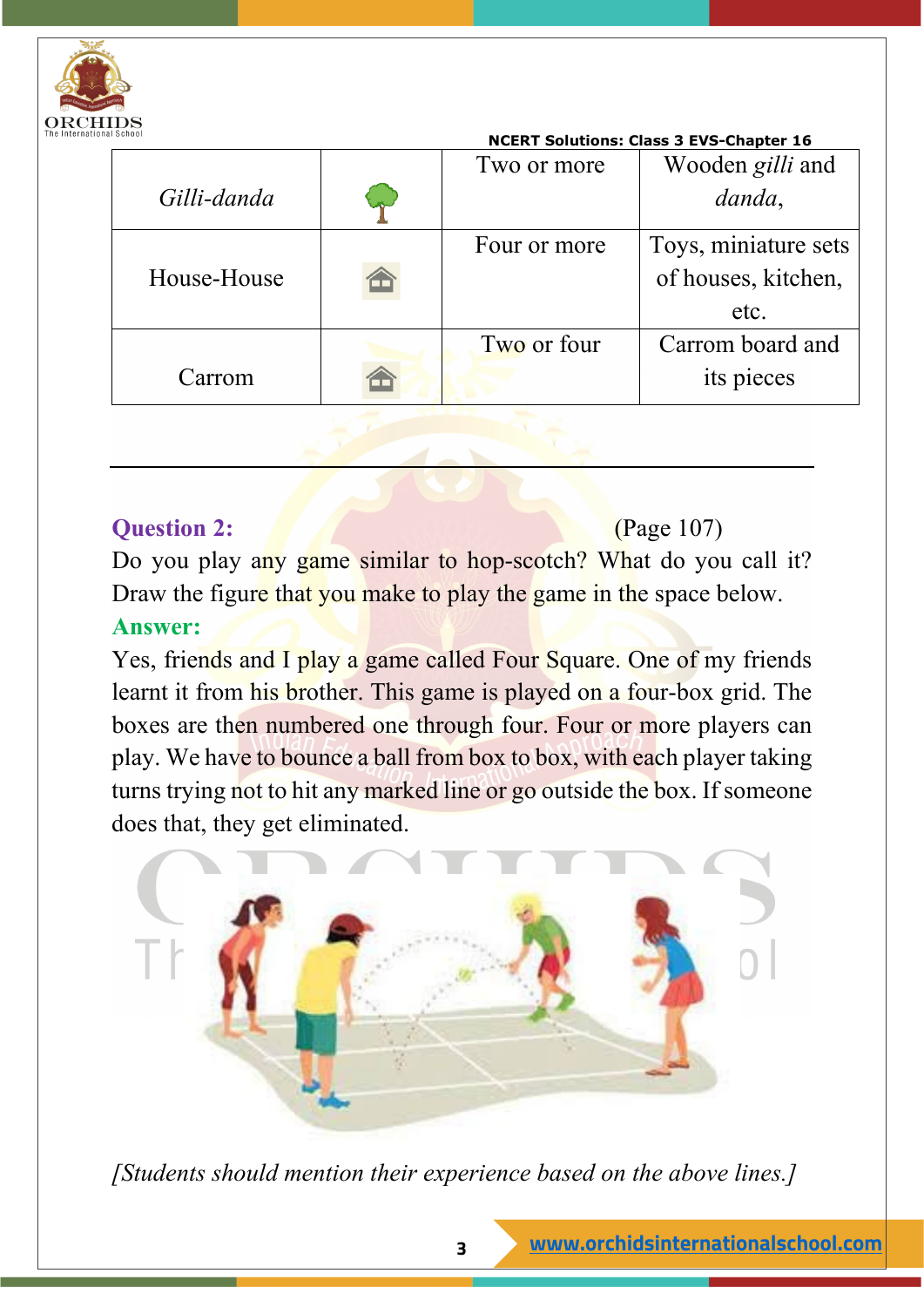

# **Question 3:**

Do you play some games with your family members? Which games and with whom?

| <b>Family member</b> | Name of the game |
|----------------------|------------------|
|                      |                  |
|                      |                  |
|                      |                  |
|                      |                  |
|                      |                  |

## **Answer:**

| <b>Family member</b>      | <b>Name of the game</b>         |  |
|---------------------------|---------------------------------|--|
| Whole family              | Carrom, Ludo                    |  |
| <b>Brother and sister</b> | Luka-chhupi, Seven tiles, Chess |  |
| Father                    | Badminton, cricket              |  |
| Mother!                   | Chess, Ludo, Badminton          |  |
|                           |                                 |  |

*[Students should mention their experience based on the above lines.]*

#### **Question 4:** (Page 108)

Do you know the name of any famous sports person in your area? If yes, write her or his name and the game with which she or he is associated.

#### **Answer:**

Yes, Deepak N. Hooda is captain of the Indian National Kabaddi team. *[Students should mention their experience based on the above lines.]*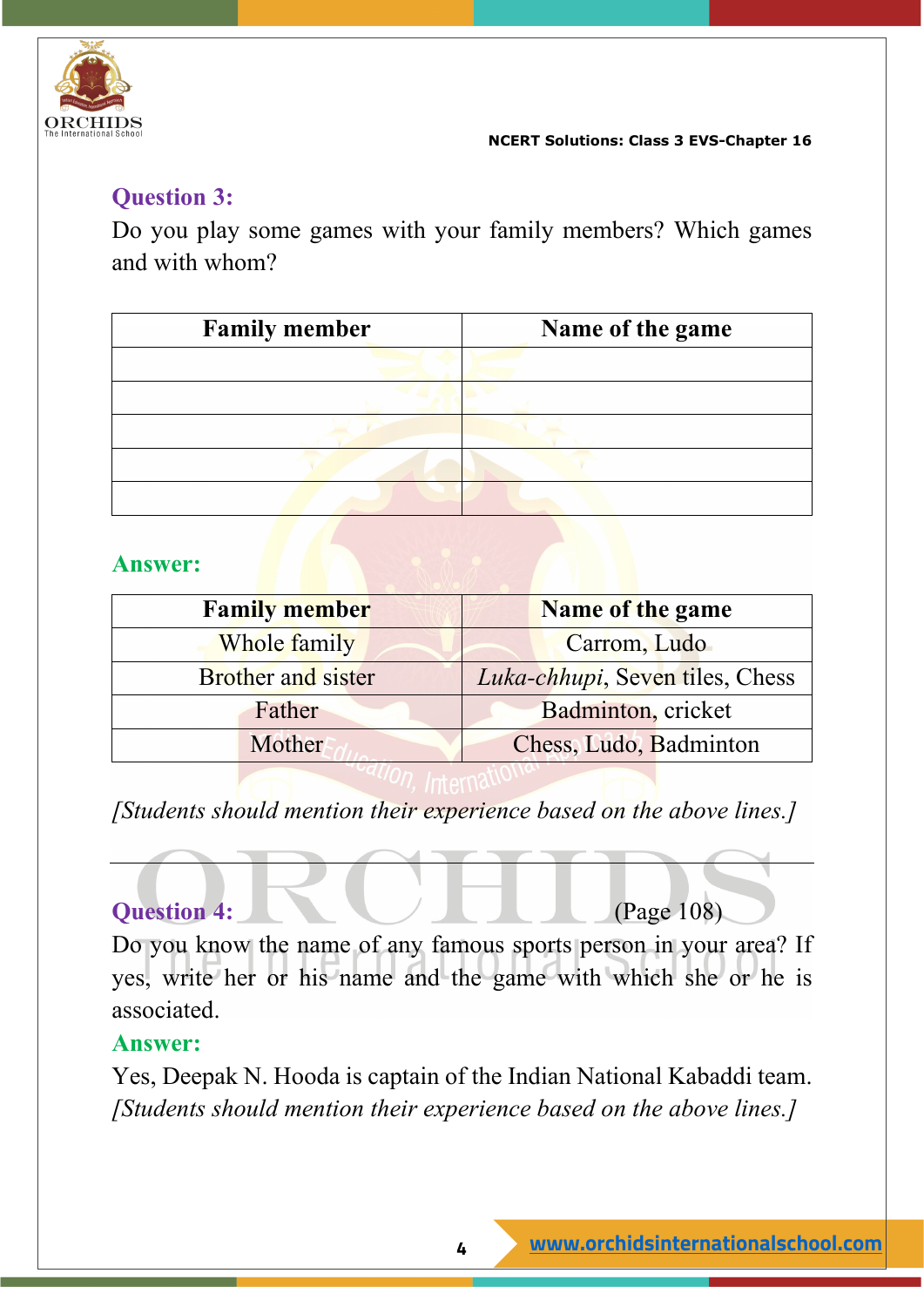

## **Question 5:**

How many games do you know which we play with a ball? Write their names in the ball.



## **Question 6:**

Have you heard of Sania Mirza? She also plays a ball-game. Find out which one and write its name.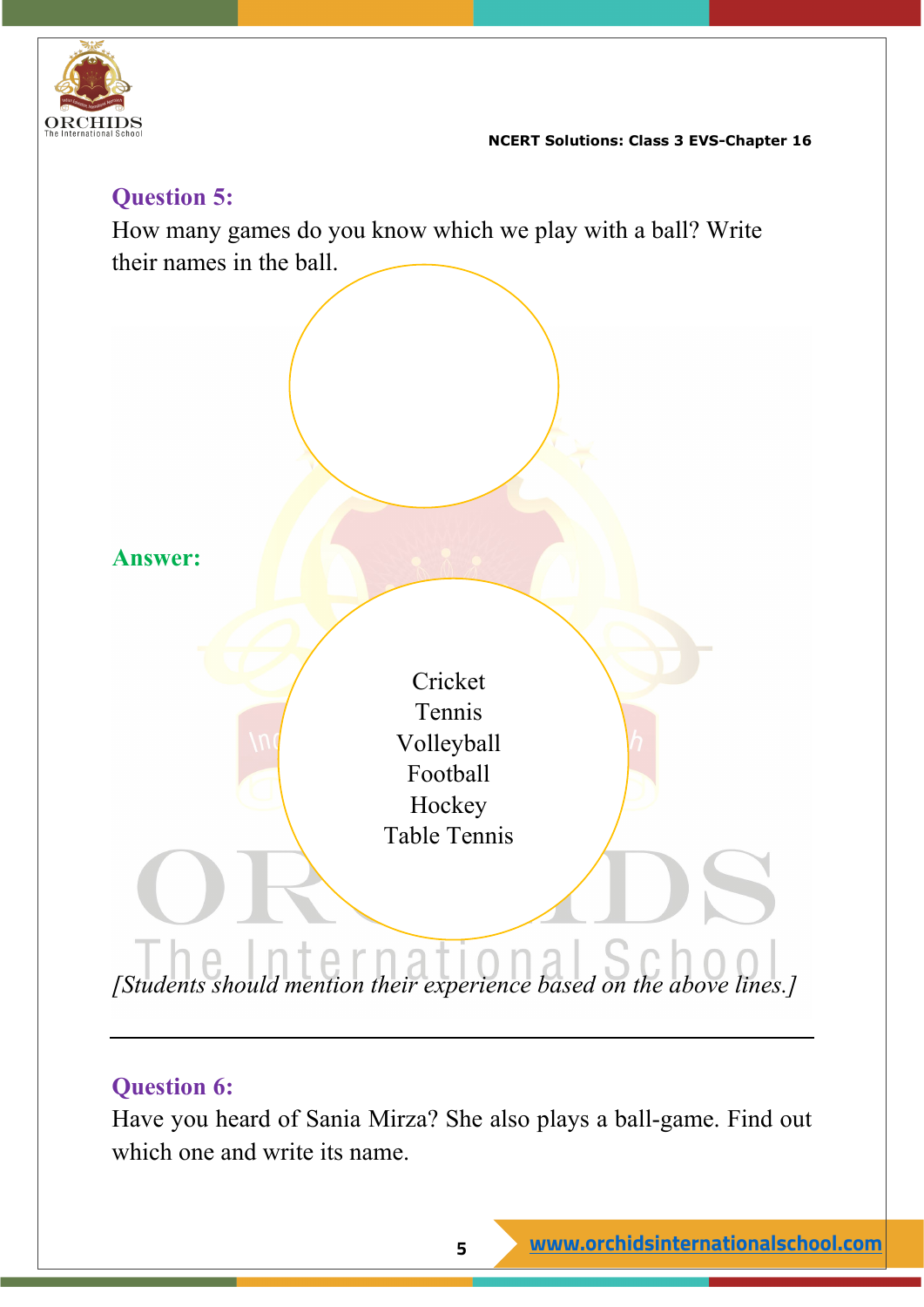

#### **Answer:**

Yes, I have heard about Sania Mirza. She is an international tennis player. I have watched her tennis match on TV.

*[Students should mention their experience based on the above lines.]*

#### **Question 7:**

Which game do you like the most? **Answer:** My most favourite game is football. *[Students should mention their experience based on the above lines.]*

#### **Question 8:**

Find out from the elders in your family or in the neighbourhood – Which games did they play when they were children?

\_\_\_\_\_\_\_\_\_\_\_, \_\_\_\_\_\_\_\_\_\_\_\_\_, \_\_\_\_\_\_\_\_\_\_\_\_\_\_.

#### **Answer:**

The elders in my family used to play a variety of games. They used to play seven tiles, *luka chhupi*, marbles, *gilli danda*, cricket, chess, cards, badminton, etc.

*[Students should mention their experience based on the above lines.]*

## **Question 9:** (Page 109)

Match the riddles with the pictures. Write the name of the game in the given space.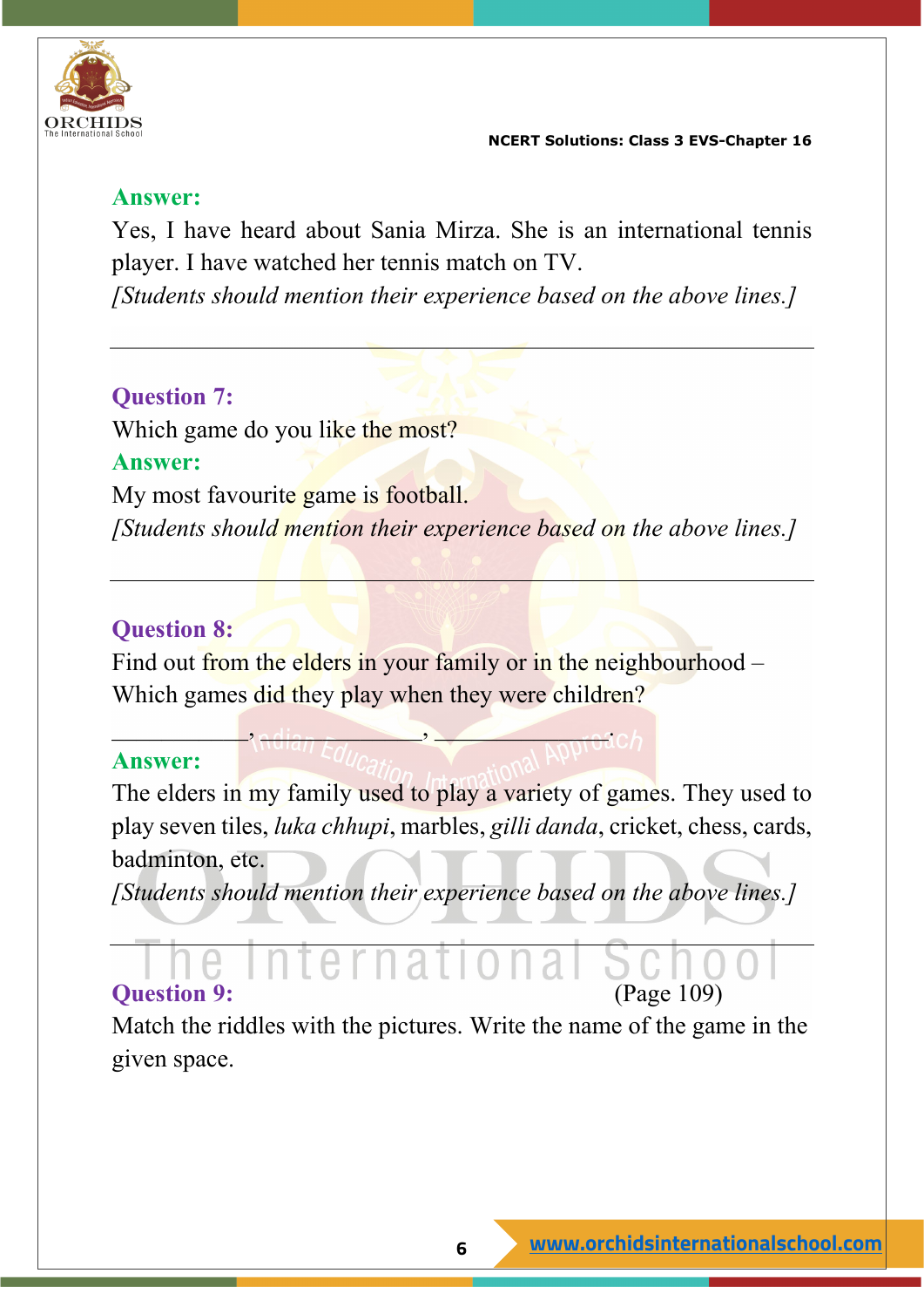

Small and coloured are these glass balls. If you land on a snake, do To win the game you have not frown to aim with them all. In this game you go up and down. It has no wings but it can fly. High, high up in On the board are squares the sky. black and white. There's the king, the queen and the knight. King, queen, ace and jack, Fifty two of them make a pack. Fours and sixes if you can get, A century is sure, I can bet.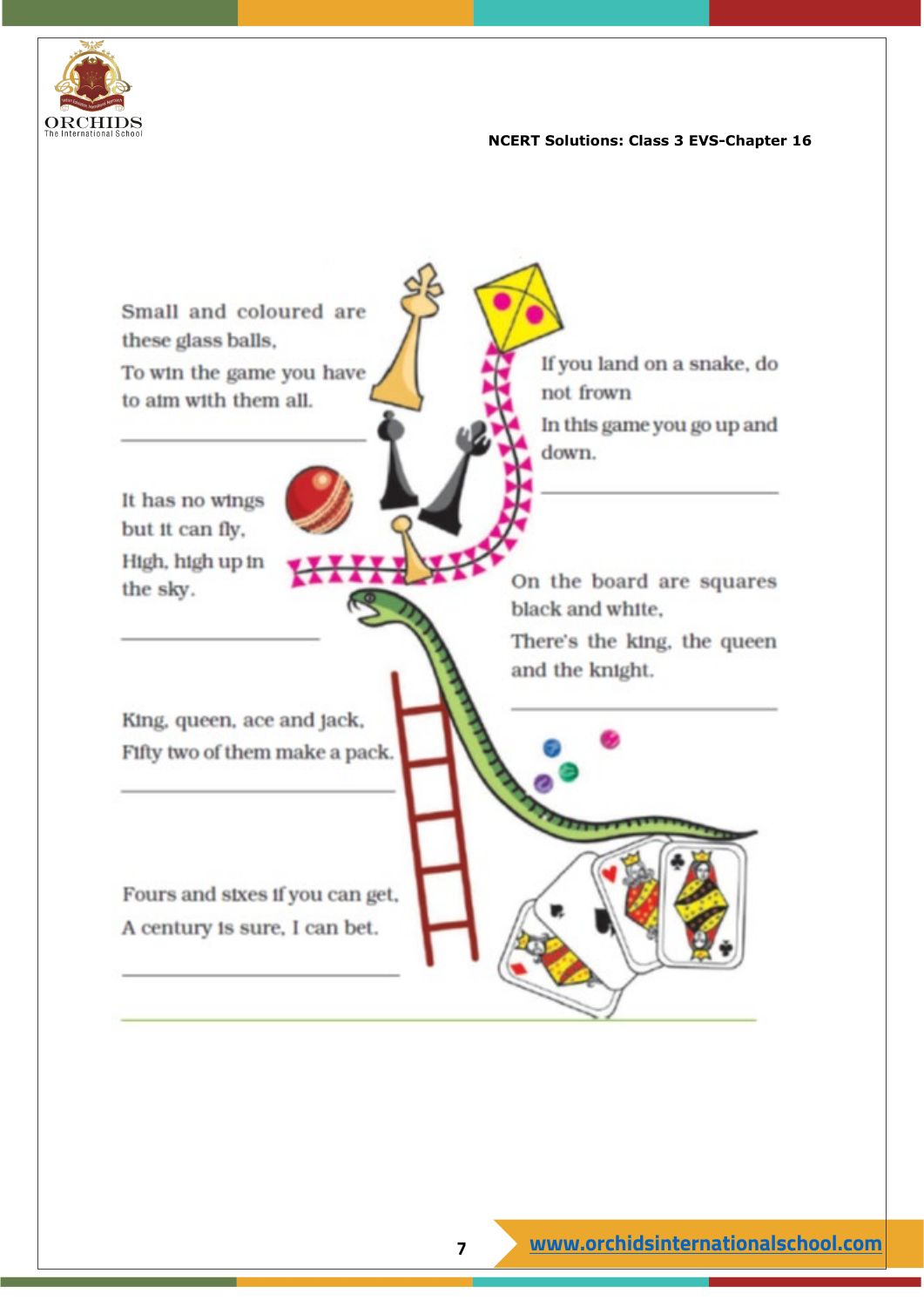

#### **Answer:**

| Small and coloured are          |  |
|---------------------------------|--|
| these glass balls,              |  |
| To win the game you have        |  |
| to aim with them all.           |  |
| Marbles                         |  |
| It has no wings                 |  |
| but it can fly,                 |  |
| High, high up in                |  |
| the sky.                        |  |
| Kite-flying                     |  |
| King, queen, ace and jack,      |  |
| Fifty two of them make a pack.  |  |
| Cards                           |  |
| Fours and sixes if you can get, |  |
| A century is sure, I can bet.   |  |
| Cricket                         |  |
| If you land on a snake, do      |  |
| not frown                       |  |
| In this game you go up and      |  |
| down.                           |  |
| <b>Snakes and Ladders</b>       |  |
| On the board are squares        |  |
| black and white,                |  |
| There's the king, the queen     |  |
| and the knight.                 |  |
| <u>Chess</u>                    |  |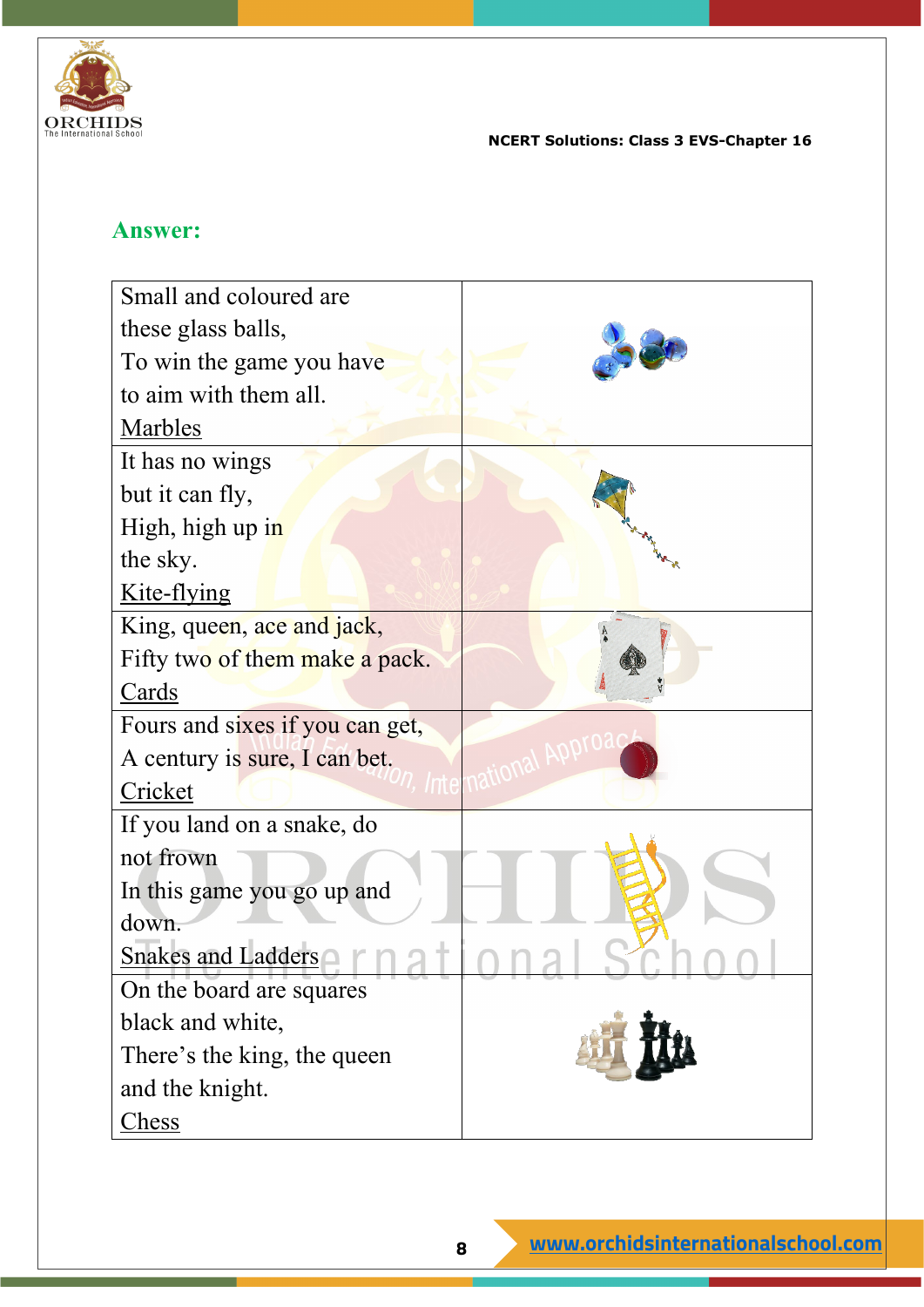

#### **Question 10:** (Page 110)

Besides playing, what else do you do?

#### **Answer:**

Besides playing, I read comic books, solve crossword puzzles, chat with my friends, watch TV, and water the plants in our garden. *[Students should mention their experience based on the above lines.]*

## **Question 11:**

Besides their work, what else do your family members do? Colour the pictures which show what your family members do in their free time. If you want to add more you can write or draw in the blank spaces.